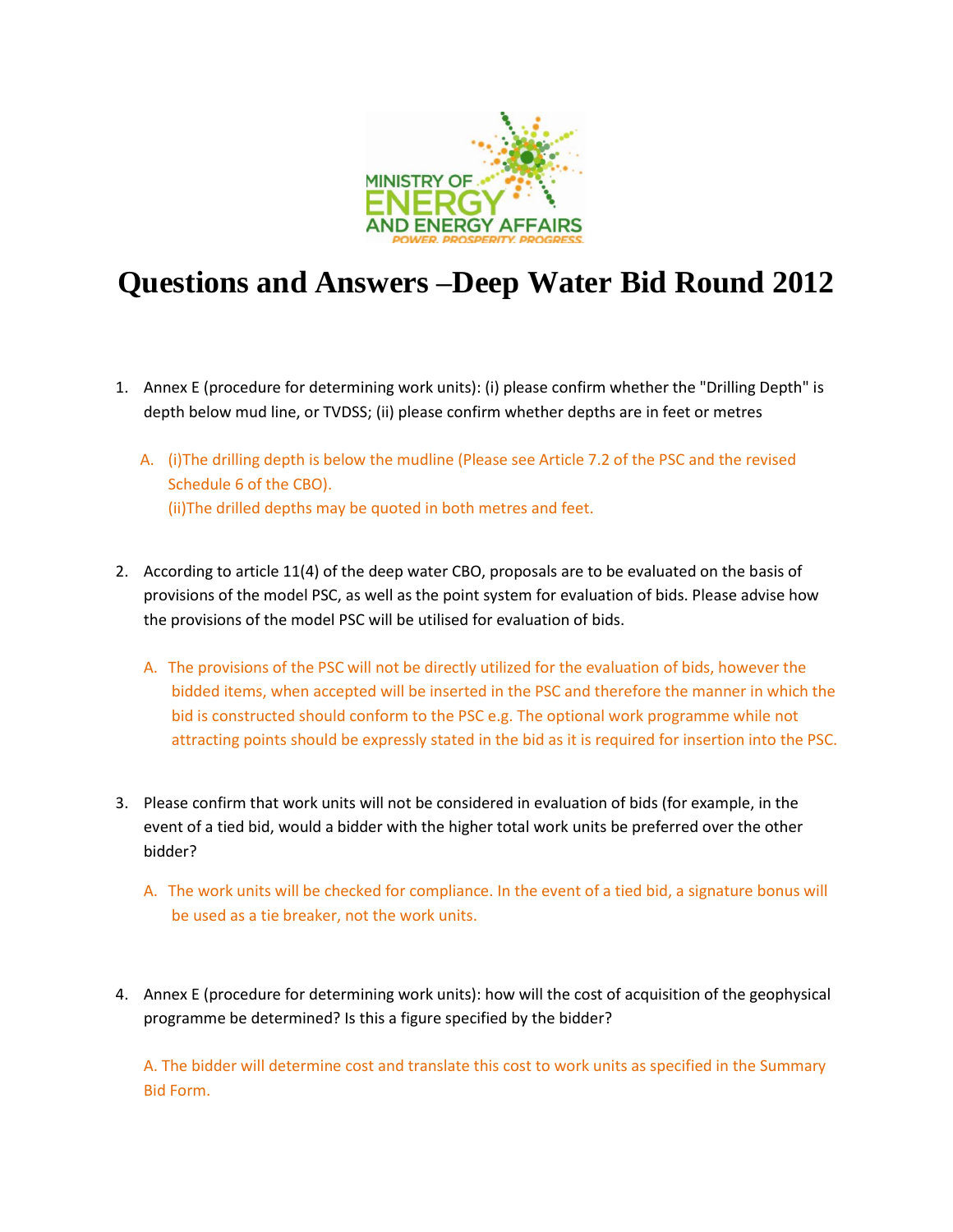5. On Schedule 4 reference and Annex E is made to "Work Units" (equivalent to \$US 1 MM). On Schedule 6, reference is made to a "Points System". Is a "Work Unit" the same as a "Point"? Are these terms synonymous?

A. The terms are not synonymous. The "Work Units" as quoted is equivalent to US\$1 MM and is not similar to a "Points- System". The Work Units are used for the purpose of the PSC, to arrive at a suitable guarantee and to reduce these guarantees on the basis of the work units performed. When a potential bidder is filling out the Summary Bid Form, they must indicate a cost for the exploration efforts (the well cost is provided for in Annex E). The Points are based on the point system provided and are self -assessable.

6. Schedule 4 indicates that work units will be valued by cost of the program, whereas Schedule 6 indicates that the points will be valued according to the extent of the programme (e.g. km2 of 3D seismic). Can you clarify how points will be assigned for the geophysical and geological work programs?

A. The geophysical programme is assigned points on a per sqkm or linekm basis and the geological work programme on the basis of the type of work that is necessary to adequately evaluate the area.

7. On Schedule 6, there is a reference to 110 points. Is this the maximum attainable points for a Minimum Exploration Program? Why is there a cap on the number of points a company can receive for the Minimum Work Programme?

A. The work programme carries a maximum number of points which is based on the Ministry's interpretation of the existing data on the block and our view of the value of additional work. We hope that the establishment of a point cap will encourage more realistic bids and avoid "bid padding". Companies wishing to improve the quality of their bid should do so by enhancing their proposals in the other bid category.

## 8. Can you clarify how point system for Production Share works?

A. The bid is evaluated against benchmarks set by the evaluation team and points awarded accordingly. Any bid for Government Share below this benchmark is not considered and those above the benchmark are awarded points on the basis of the point system set up by the evaluation team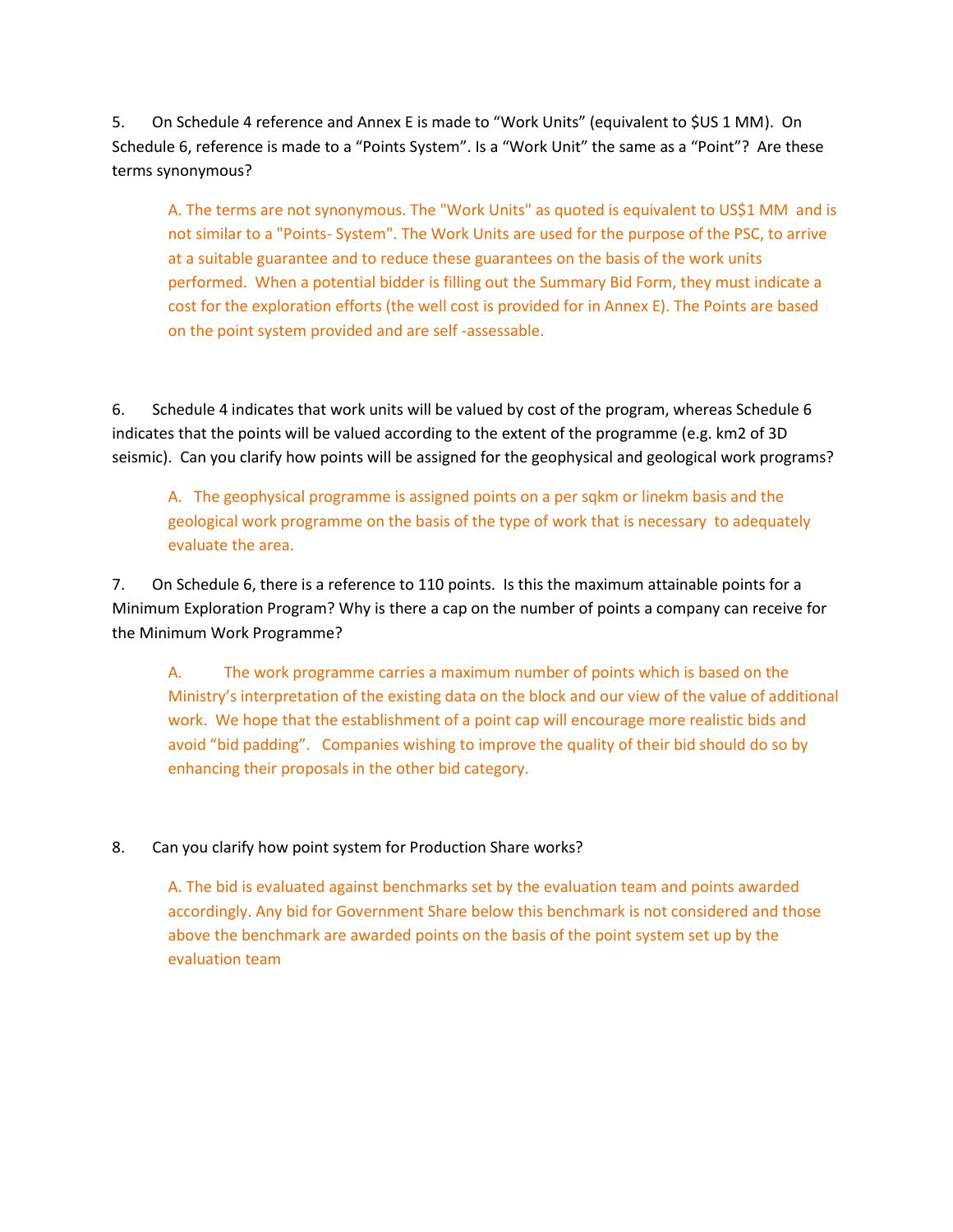9. Schedule 4 refers to Phases of the Term of Contract. Can you clarify the relationship between the Phases and the Minimum Exploration Program?

A. The Minimum Exploration Programme is obligatory and is conducted in the First Phase. To go on to the second and third phases is an option which can be exercised by the company if it so desires. However the optional programme must be submitted at the time the bid is submitted.

10 Is the Minimum Exploration Program the same as the Minimum Work Program? Are these terms synonymous?

A. The terms are used synonymously

11. Are any points to be awarded for a bid bonus?

A. There is no requirement for a bid bonus in the deep water round

12. Clause 11.3 of the Order refers to requirement to bid a cash bonus in the event of a tie between bidders. Does a cash bonus receive any bid points?

A. In the event of a tie the respective bidders will be asked to propose a cash bonus. (Please refer to Clause 11(3) of the CBO). The bidder proposing the best bonus will be awarded the block.

13. According to the Petroleum Regulations (Competitive Bidding) No.2 Order, 2010 there is a possibility to bid either individually or as a member of a consortium. Furthermore, as we understand from the Order, the same bidding procedure is applied for bidding individually or as a member of a consortium. Is our understanding correct or is there a special procedure or any further document(s) need to submit if a consortium wants to submit a bid?

A:. The procedure is the same whether bidding singly or as a consortium; each bidder must pay the pre-bid fee for each block in which the bidder is desirous of placing a bid.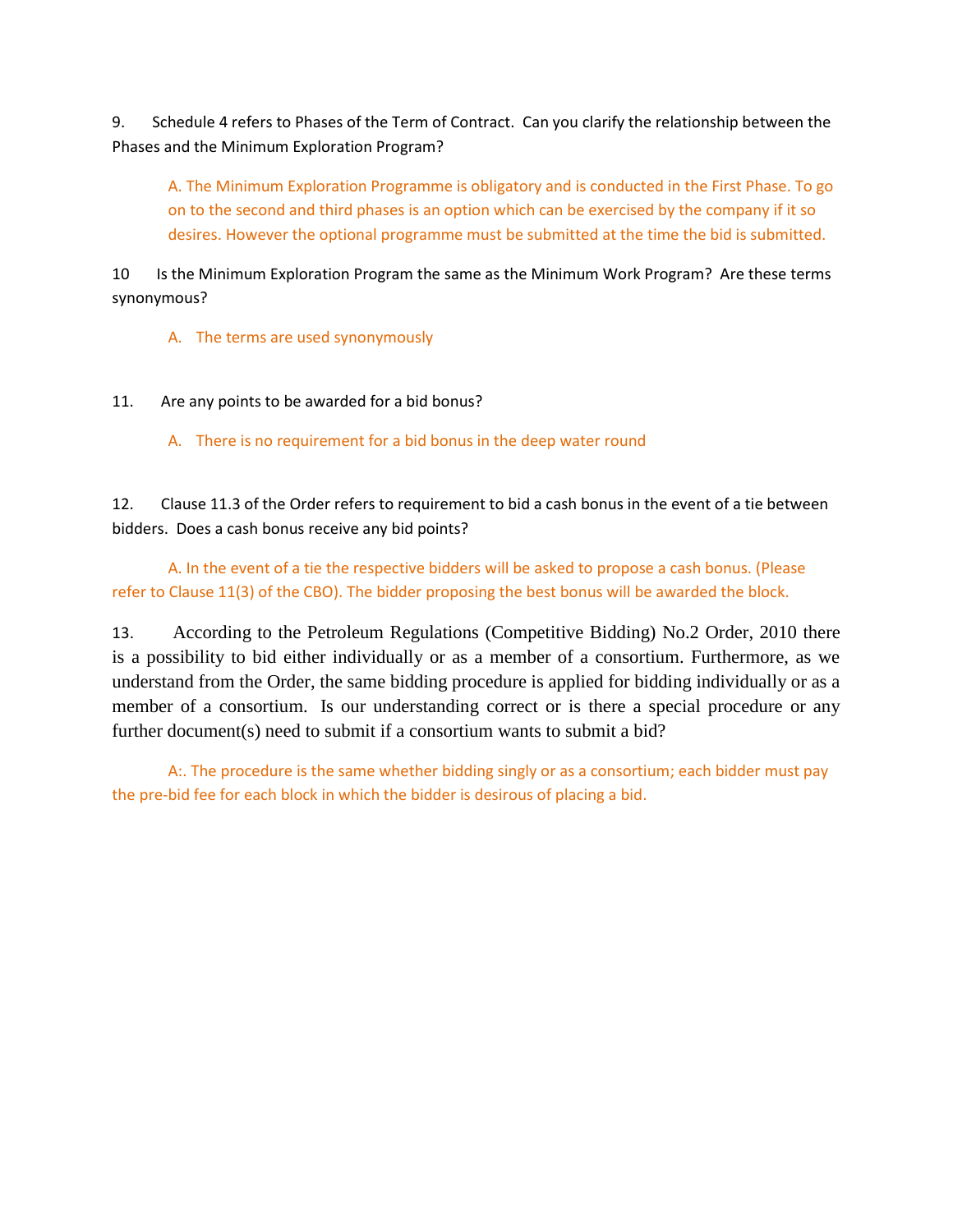## **PREQUALIFICATION FOR OPERATORSHIP**

## Question 1

Can you please provide clarification of level of pre-qualification detail required for non-operators as part of the bid package.

We expect that the Operator will submit all detailed information for pre-qualification as requested by the Ministry, but were curious as to whether or not the non-operators in a consortium are required to submit the same level of detail.

Also if the Operator submitted pre-qualification documents in a recent (2010) round would they be required to re-submit.

## **Answer**

The non-operators do not have to submit pre-qualification for operatorship information if there is no intention to operate in the deepwater. Therefore the non-operators in the consortium are not required to do so.

Prequalification is valid for three years from the date approved. The company should have written notification of this from the MEEA. Resubmission of documents are only necessary if there is some material adverse condition subsequent to the prequalification.

## Question 2

I read the recent announcement by the Government of the Republic of Trinidad and Tobago regarding the extension of the bid deadline from 30 July 2012 to 4 September. Can you please confirm whether this extension also applies to the deadline for applications for pre-qualification for operatorship (i.e. the deadline for the purposes of section 15 of the Petroleum Regulations (Deep Water Competitive Bidding) Order 2012)?

Answer

**Yes, the extension of the deadline also applies to the pre-qualification**.

Question 3

What is the difference between the pre-bid fee and the prequalification process

#### Answer

**In order to bid, a company must pay the pre-bid fee of \$50,000 US - which entitles them to the data package. The company can then place a bid either separately or in a consortium. The bid fee for each block is \$60,000 US. The only prerequisite to place a bid is the payment of the pre-bid fee.**

**The prequalification for operatorship is a separate process. This process is to ensure that a company has the technical expertise and resources to operate. Therefore if a company is bidding as part of a consortium and will not be the operator- there is no need for that company to submit an application for prequalification for operatorship. However, if a company needs to be prequalified for**